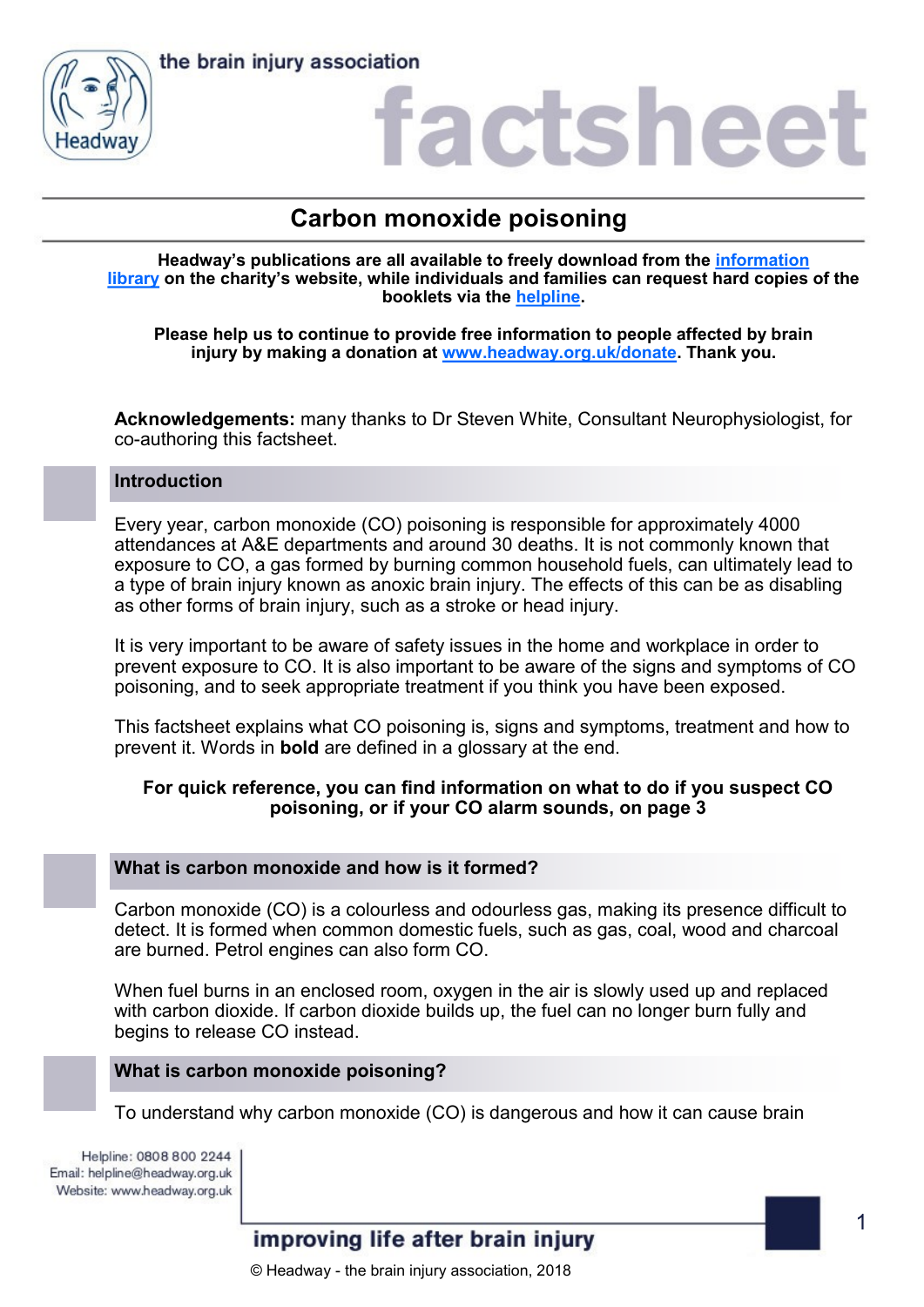



# factshee<sup>®</sup>

injury, it is necessary to know a little bit about how the brain works.

The brain relies on a constant supply of oxygen to survive. Indeed, it uses around 20% of the body's total oxygen intake. Oxygen is needed by the brain to sustain chemical processes that ultimately create energy. If the oxygen supply is interrupted, the functioning of the brain can be disturbed.

Oxygen is delivered to the brain by binding tightly to molecules in the blood called **haemoglobin**. When there is a build-up of CO in the air, the CO is breathed in and binds tightly to the haemoglobin, taking up the space that oxygen would ordinarily rely on to travel to the brain. Further, the binding of CO to haemoglobin is 200 times stronger than the binding of oxygen. The oxygen supply that the brain so heavily relies on therefore gets disrupted, which can cause poisoning, and subsequently an **anoxic brain injury.** 

The heart, as well as the brain, are particularly vulnerable to this depleted oxygen supply. Pregnant women and the foetus are also particularly susceptible to the toxic effects of CO.

## **What are the symptoms and signs of carbon monoxide poisoning?**

#### **Symptoms of carbon monoxide poisoning**

The symptoms experienced from carbon monoxide (CO) poisoning can vary depending on how long and how intensely you have been exposed to CO. In acute poisoning, exposure to CO has occurred rapidly over a relatively short period of time. The symptoms can be as follows:

- Mild exposure: headaches, nausea, vomiting, a general feeling of unease or discomfort. These symptoms might be misdiagnosed as more common illnesses such as flu or food poisoning. As such, CO poisoning might not even be suspected at this stage.
- Moderate exposure: as exposure to CO continues, symptoms such as dizziness, weakness and unsteadiness may develop. There might be problems with concentration and thinking. Changes in behaviour, drowsiness or confusion may develop. There may be shortness of breath or chest pains.
- Severe exposure: serious deterioration can occur quite quickly, resulting in seizures, coma or even death. Brain structural changes in severe exposure can include **white matter** and **basal ganglia** damage.

Chronic exposure means that exposure to lower levels of CO has persistently occurred over a longer period of time. Symptoms tend to be milder than those in acute poisoning, and can include headaches, nausea, dizziness, light-headedness, fatigue, difficulties in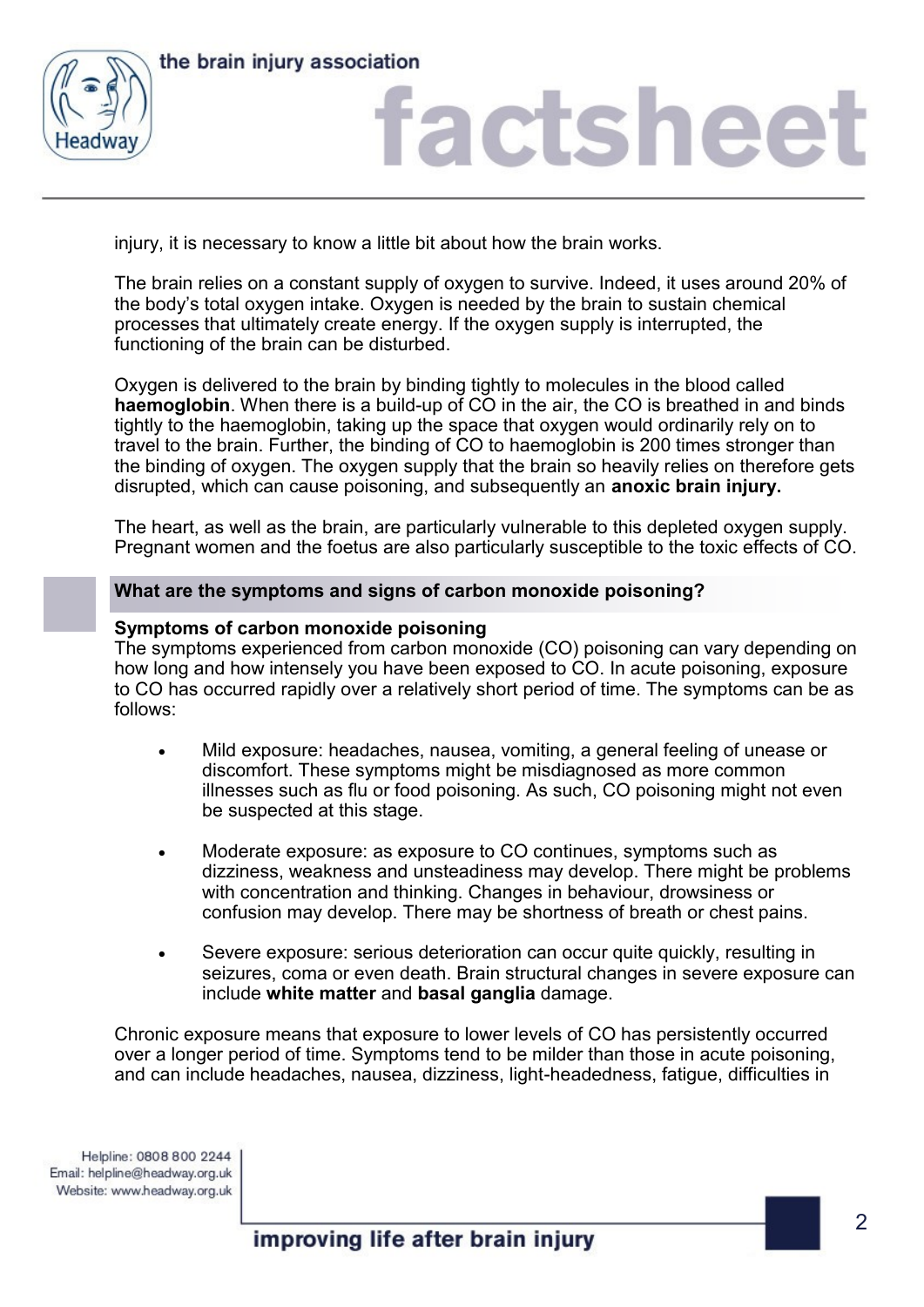



# actshee

concentrating, memory problems and changes in mood.

# **Other signs to look out for**

The symptoms listed above can be difficult to distinguish from common ailments. However, if the symptoms are only experienced while in the house, and disappear upon leaving the house, this can be a sign that there is an environmental cause, such as CO poisoning. Another sign is if other people in the house have also started developing symptoms.

You should also be wary of any changes in the colour of flames from a gas hob (they should be blue rather than dull yellow or orange), increased moisture building up on windows or walls, unusual smells in the house and/or flashing or blown-out pilot lights on gas stoves.

# **What to do if you suspect CO poisoning or if your CO alarm sounds**

If you suspect CO poisoning or if your CO alarm sounds, the first things you should do are:

- 1. Open any windows and doors to increase ventilation
- 2. Switch off any appliances and shut off the gas supply if easily accessible
- 3. Leave the house
- 4. If you are experiencing moderate or severe symptoms, or feel you have been exposed to high levels, **visit your nearest A&E department immediately**. If you are experiencing mild symptoms, or feel you have been exposed to low levels of CO, see your GP immediately. It is important to seek medical support as early as possible in both cases, so that the necessary tests can be done to check for CO poisoning. This might include having a blood, breath or urine test, depending on how much time has passed since the CO exposure.
- 5. Once you are removed from the CO source (i.e. out of the house), ring the National Gas Emergency Service (available 24 hours) on 0800 111 999.

#### **Do not re-enter the house until any faulty appliances have been properly checked and you have been told by a qualified, registered engineer that it is safe to do so.**

#### **Treatment of carbon monoxide poisoning**

Initial treatment of exposure to carbon monoxide (CO) involves immediate removal from

Helpline: 0808 800 2244 Email: helpline@headway.org.uk Website: www.headway.org.uk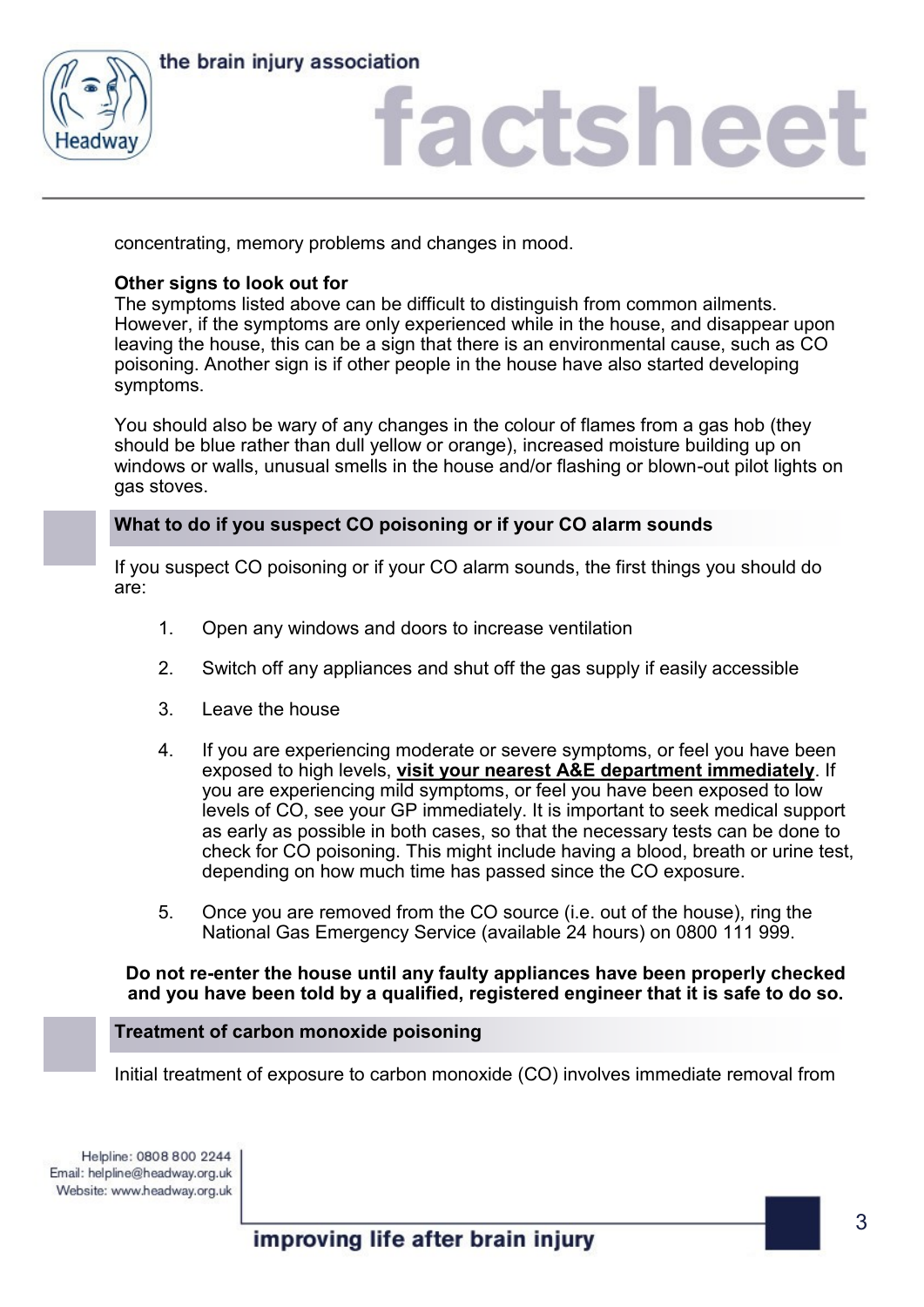



# actshee

the source of poisoning (such as leaving the house), the administration of 100% oxygen (air that we breathe everyday only contains about 20% oxygen), and general supportive care.

Severe cases of CO poisoning are sometimes treated through hyperbaric oxygen therapy. This involves giving pure oxygen at an increased pressure in an enclosed **hyperbaric** chamber. It has been suggested that this may improve neurological outcomes, although it does remain controversial. Hyperbaric oxygen therapy is a specialised technique, which is only available in a few centres around the UK. It may also be associated with complications of its own and it is not used routinely. More information is available on the Hyperbaric Oxygen Treatment Trust's website at [www.hyperbaricoxygentherapy.org.uk.](https://www.hyperbaricoxygentherapy.org.uk/find-chamber) 

## **Prevention of carbon monoxide poisoning**

Sometimes sustaining a brain injury through carbon monoxide (CO) poisoning is an unavoidable accident. However, there are some things that you can do to prevent the likelihood of CO exposure.

- **Do not** use poorly maintained appliances that burn gas or other fossil fuels
- **Do not** burn charcoal in an enclosed space
- **Do not** operate petrol-powered engines indoors or in enclosed spaces (including garages)
- **Do not** install, convert or service fuel-burning appliances without proper expertise
- **Do not** use gas appliances if they produce yellow flames and deposit soot on walls
- **Do not** use unflued appliances in small closed-up rooms
- **Do not** use gas cookers for heating rooms
- **Do not** sleep in a bedroom with a paraffin heater or an unflued gas fire
- **Do** fit a carbon monoxide alarm that meets British or European Standards. Headway has teamed up with the fire safety equipment supplier Safelincs to sell a range of CO alarms. For more information, visit [www.safelincs.co.uk/](http://www.safelincs.co.uk/headway/headway-co-alarms/C:/Users/publications/Documents/Application%20form%20scans) [headway/headway](http://www.safelincs.co.uk/headway/headway-co-alarms/C:/Users/publications/Documents/Application%20form%20scans)-co-alarms.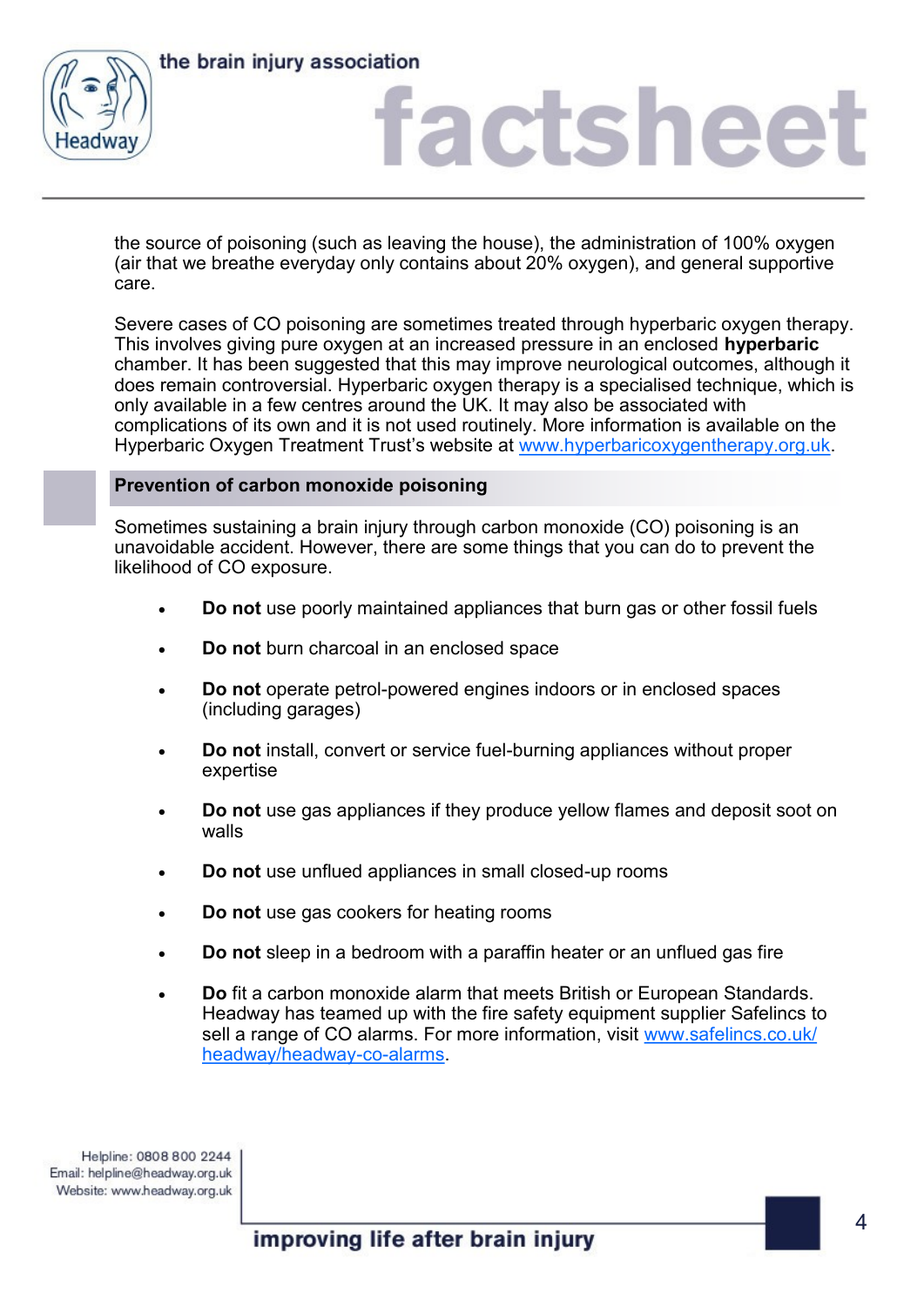

the brain injury association

# actshee

- **Do** employ a qualified, reputable and registered engineer for work on all fuel-burning appliances
- **Do** employ a suitably qualified engineer, who is registered with the Gas Safe Register, for work on gas appliances
- **Do** have fuel-burning appliances checked regularly by a qualified engineer
- **Do** make sure chimneys and flues are clean and not blocked
- **Do** make sure that all rooms are well ventilated when an appliance is being used
- **Do** fit an extractor fan in your kitchen

## **Conclusion**

Unlike many other forms of acquired brain injury, carbon monoxide (CO) poisoning can be avoided through appropriate safety precautions and installation of a good CO alarm. Following the advice on this factsheet will help, and it is important to always seek immediate medical help if you or someone you know suspects they have been exposed.

## **Glossary**

**Anoxic brain injury** - a type of brain injury in which there is a complete deprivation of oxygen to the brain. More information on this is available in the Headway factsheet *[Hypoxic brain injury.](https://www.headway.org.uk/media/2804/hypoxic-brain-injury-factsheet.pdf)* 

**Basal ganglia** - a structure in the brain involved in processing movement

**Haemoglobin** - molecules in the blood that are responsible for carrying oxygen around the body

**Hyperbaric** - gas that is at a greater pressure than normal

**Hypoxic brain injury** - a type of brain injury in which there is a partial deprivation of oxygen to the brain. More information on this is available in the Headway factsheet *[Hypoxic brain injury.](https://www.headway.org.uk/media/2804/hypoxic-brain-injury-factsheet.pdf)* 

**White matter** - area of tissue in the brain that appears white due to comprising fatty insulating layers around nerve cells